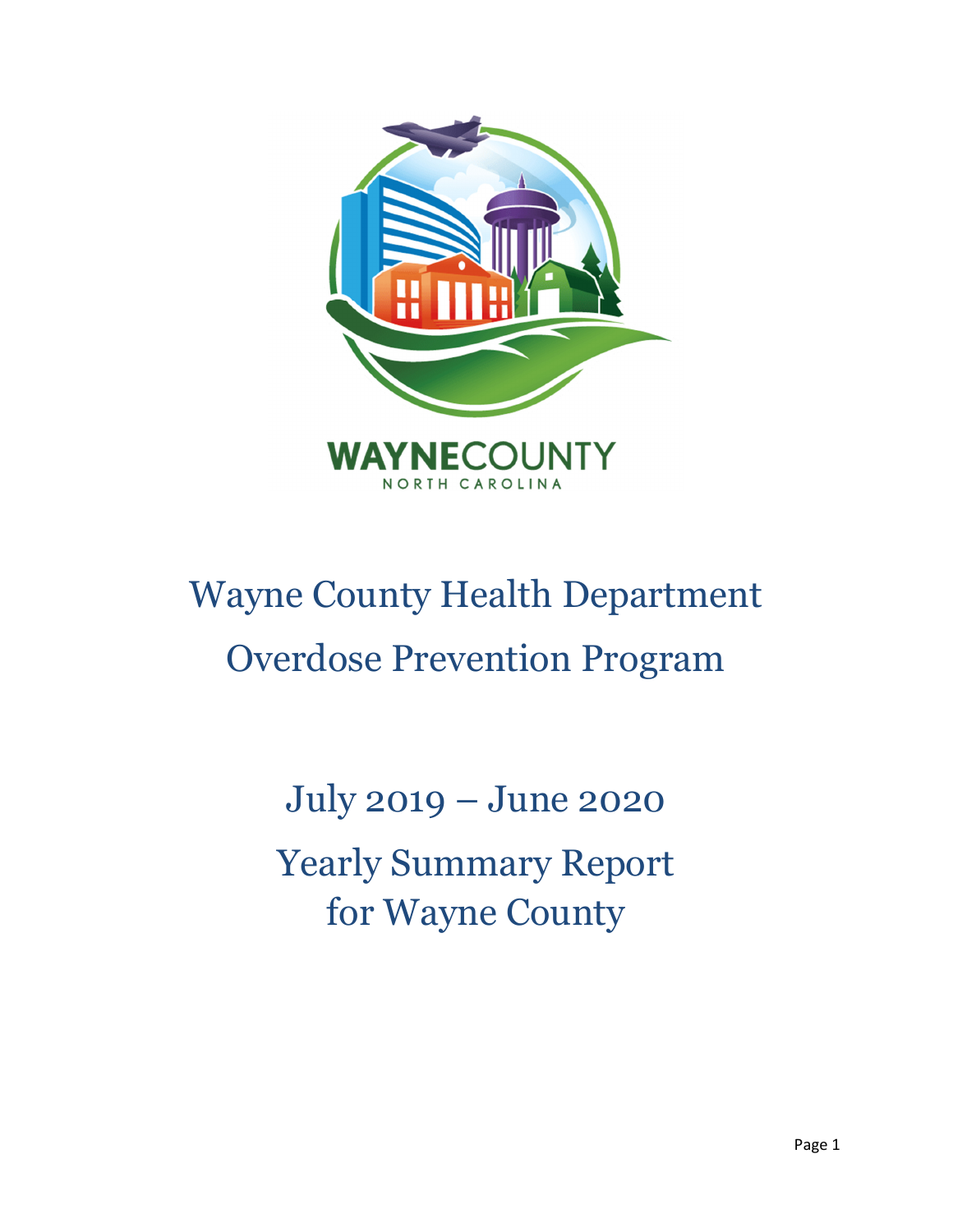## INTRODUCTION

The increase of opioid misuse in Wayne County led to the creation of the Overdose Prevention Program in 2018. Effective Overdose Prevention Program models have been centered on connecting overdose victims with a Peer Support Specialist ("PSS"), offering Syringe Exchange Programs, providing Narcan training and Narcan kits, and utilizing Medication Assisted Therapy ("MAT"). The Overdose Prevention Coordinator ("OPC") of Wayne County was designed to facilitate substance misuse intervention for public health, identify and utilize resources to achieve related goals, and assist with the development of effective strategies with stakeholders and key informants.

While the entire world is currently fighting to beat the invisible enemy of the COVID-19 pandemic, Wayne County continues to address increasing opioid misuse. This summary highlights the data collected and emerging key issues through the Overdose Prevention Program. It will identify areas of concern for those that misuse opioids, discuss program development, describe outreach, distinguish areas of improvement and more.

### OVERALL DATA

Since beginning the position in August 2019, the current OPC collected thorough data to properly analyze the impact opioid misuse is having on Wayne County. From July 2019 to June 2020, the Overdose Prevention Program received a total of 207 referrals. 95 of the 207 overdoses occurred in their home.

Of the 207 total overdose referrals, Wayne County had the following concerns identified:

- 16 overdose referrals were duplicated referrals which means that the overdose victim had a previous overdose report within the calendar year,
- 7 were under the age of 18,
- 33 referrals were fatalities, and
- 11 were homeless.

Receiving 191 unduplicated referrals is an increase from the 2018-2019 year of 143 overdose referrals.

Of the Wayne County overdose population, Caucasians comprise the majority of overdose victims, as shown in Figure 1.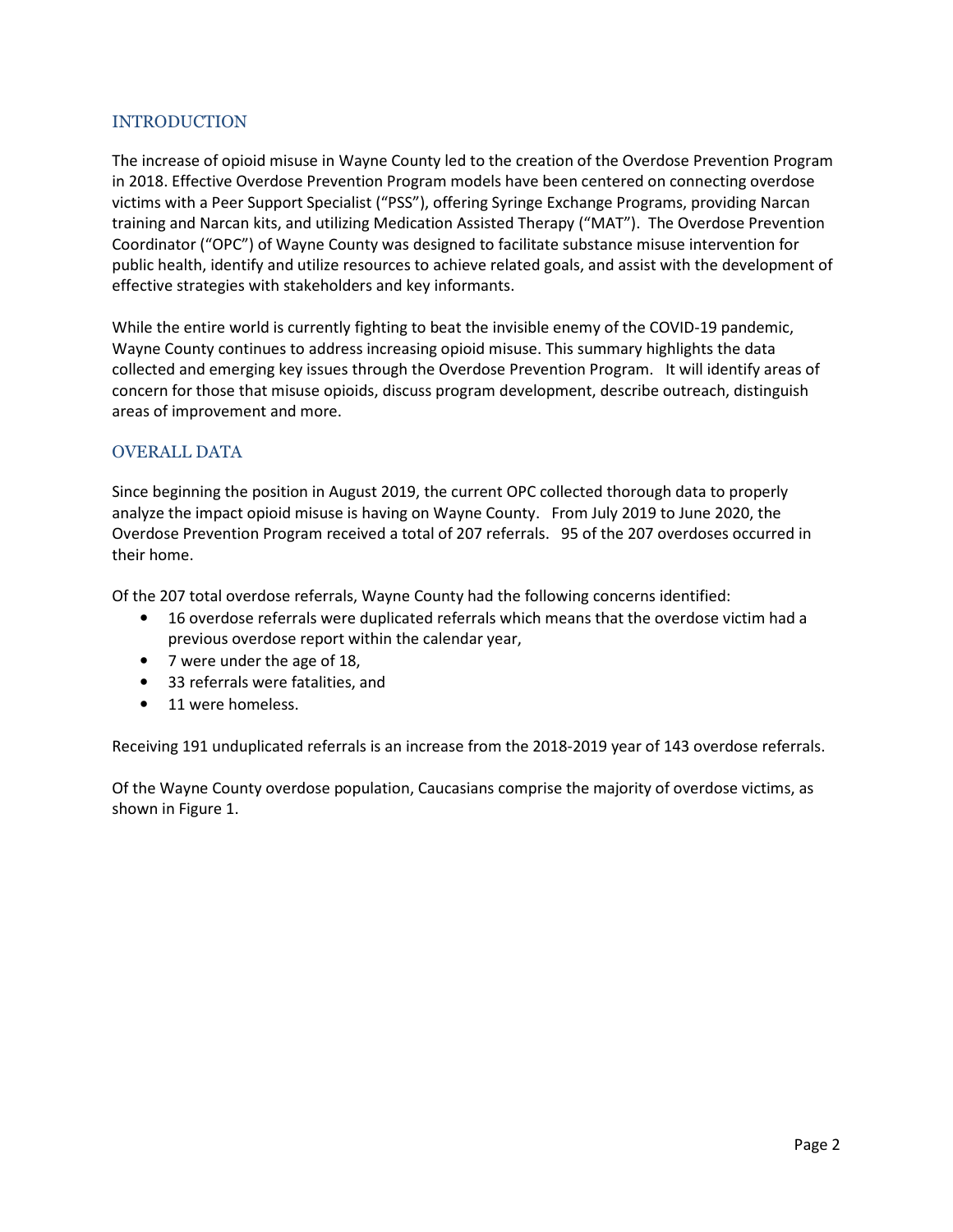

Figure 1: 2019-2020 Overdose Referrals by Race



As displayed in Figure 2,



106 overdose reports ranged between ages 25-39, followed by 53 overdoses in the 40-59 age category. Both age ranges make up 77% of the total overdose reports for the year. Ironically, opioid misuse was not the only health indicator for these age ranges. The impact of COVID-19 felt worldwide caused the Wayne County Health Department ("WCHD") to track COVID-19 cases within Wayne County, and the leading cases of COVID-19 have been ages ranging 25-49.

# OVERDOSE REFERRALS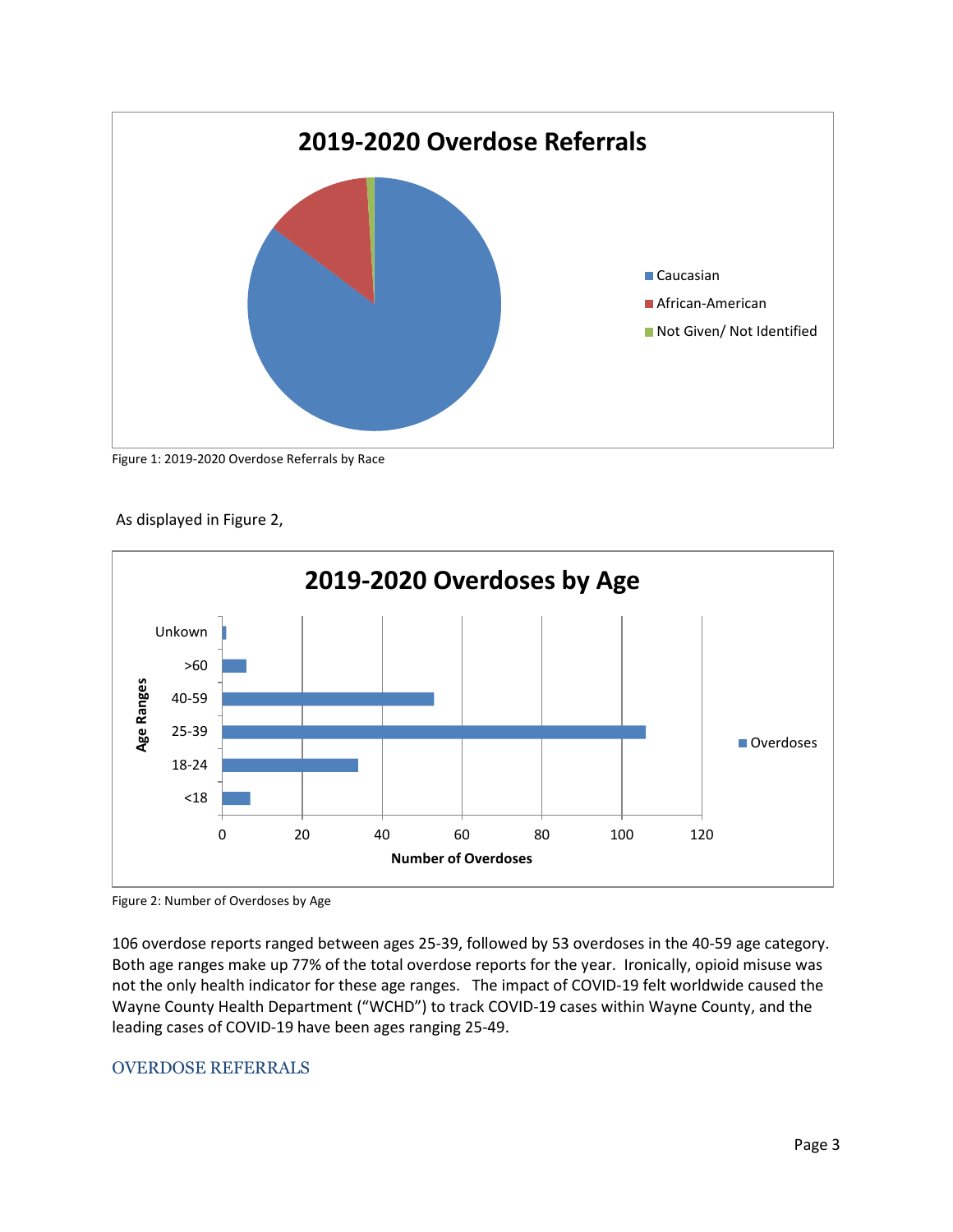The overall goal for the Overdose Prevention Program in 2019-2020 was to link one-third of the identified overdose victims to treatment. Of the 191 unduplicated referrals, 22 were identified as being involved in treatment, which does not meet our standard of service.

However, of the 22 connected with treatment, the program experienced several successes. One notable achievement was bridging a high-risk individual that overdosed six times in the last year to applicable services. Another accomplishment was developing a relationship with a couple that could not find proper and affordable resources for treatment. Through consistent communication, both individuals are now in treatment and receiving services through Vocational Rehabilitation. Another referral was a suicide attempt. Through the Overdose Prevention Program, this person received the support needed to not only get into treatment but to graduate high school. Therefore, continuing to improve on identified challenges should yield results towards our overall goal.

Challenge #1: Improve engagement of victims with a PSS who provide access to identified resources.

During the 2019-2020 year, the PSS were primarily utilized through the 4 Day Movement, Inc., a local non profit organization. At the onset, they employed two certified PSS and a supervisor, who is also certified in peer support. The efforts of the 4 Day Movement PSS model were sustainable through an Eastpointe grant which provided funds for services rendered.

Anticipated Solution: Expand access of the PSS model within local mental health agencies.

Towards the end of the 2019 calendar year, a private practice mental health agency was added to the program. One to One with Youth, Inc., employed 27 PSS along with clinical mental health staff. This recent addition has proved to be a valuable asset to the program for several reasons. Their ability to provide billable services such as peer support and access to additional behavioral health services has increased long-term sustainability. In addition, the agency is listed as an Eastpointe provider with the ability to access Integrated Payment and Reporting System ("IPRS") funds from the state. Eastpointe, a managed care organization ("MCO") for Wayne County, is dedicated to working with individuals and families across this region that struggle with substance abuse, mental health and intellectual and developmental disabilities.

As a mental health agency, this immediately connects overdose victims with a treatment option and avoids the process of repeat assessments when they encounter different entities involved with connecting them to treatment.

Challenge #2: Increase referral sources. One of the OPC tasks is to collect referrals from partnering entities to encrypt, if needed, and forward to a certified PSS. The majority of referrals for 2019-2020 were from first responders, even though strides were made to improve referrals from Wayne UNC Healthcare, community members and providers.

Anticipated Solution: Throughout this year, the Overdose Prevention webpage, under the WCHD website, was developed to increase community awareness and engagement. A page for self-referrals was added to make the referral process easier for individuals, families and agencies such as Wayne UNC Health Care for example. Having a referral form on the webpage of the Overdose Prevention Program provides a convenient way for anyone to make a referral as the form is submitted confidentially to the OPC. The Overdose Prevention webpage also allows marketing of other substance-related programs within Wayne County.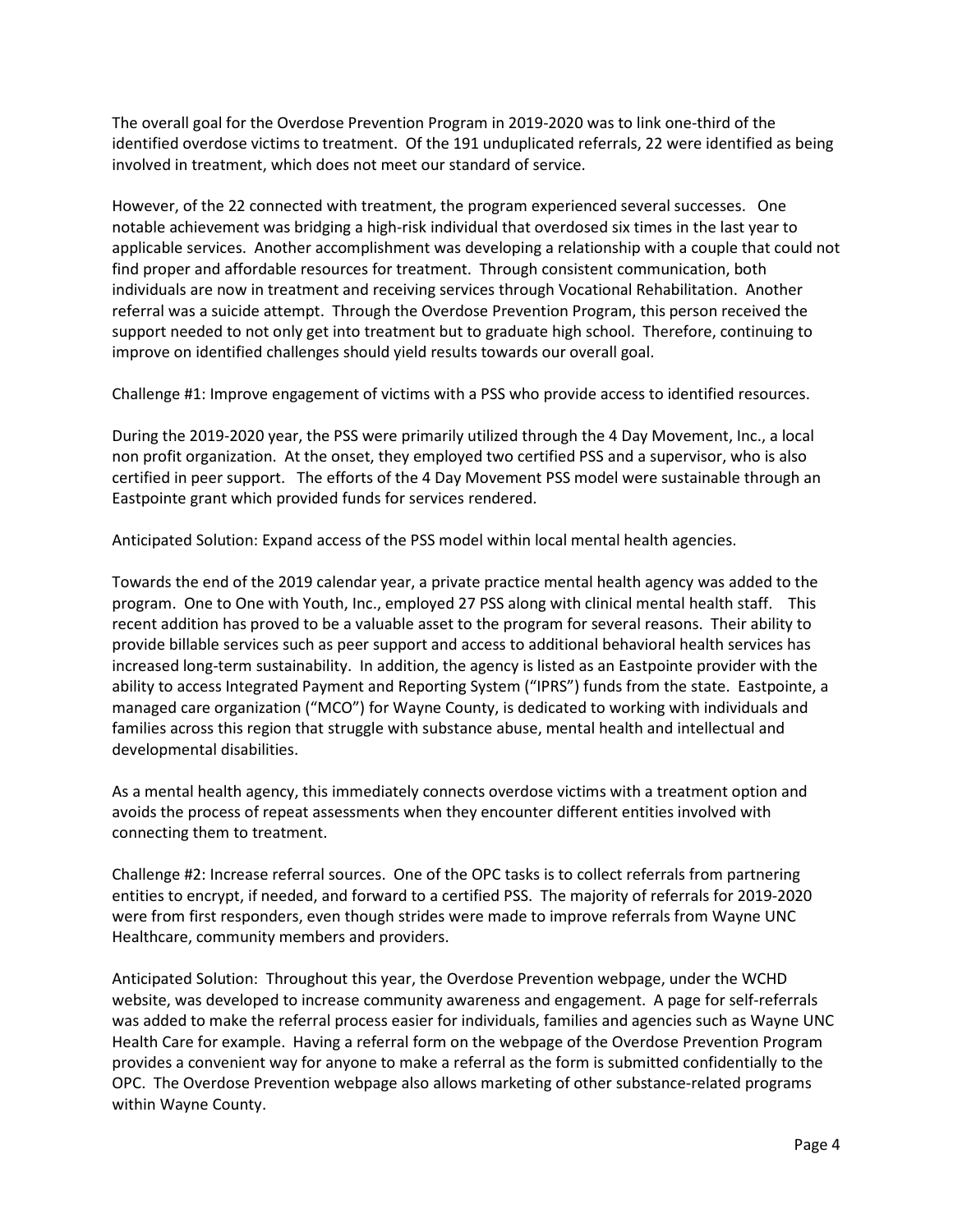Challenge #3: Receiving referrals in a timely fashion for the most effective outcome upon contact.



Figure 3 shows a graph based on the date the overdose occurred.

Figure 3: Overdoses by Date of the Overdose Event.

However, Figure 4 shows a view by the date the overdose referral was received.



Figure 4: Overdoses by the date referral was received.

It is a challenge to really grasp the full impact of the Opioid misuse within Wayne County. Figure 3 shows what is actually happening and Figure 4 shows the timeframe the referrals are handled.

Anticipated Solution: Continue building connections to increase awareness of the Overdose Prevention Program and the need for prompt referral of overdoses. Striving to receive referrals within 24 hours of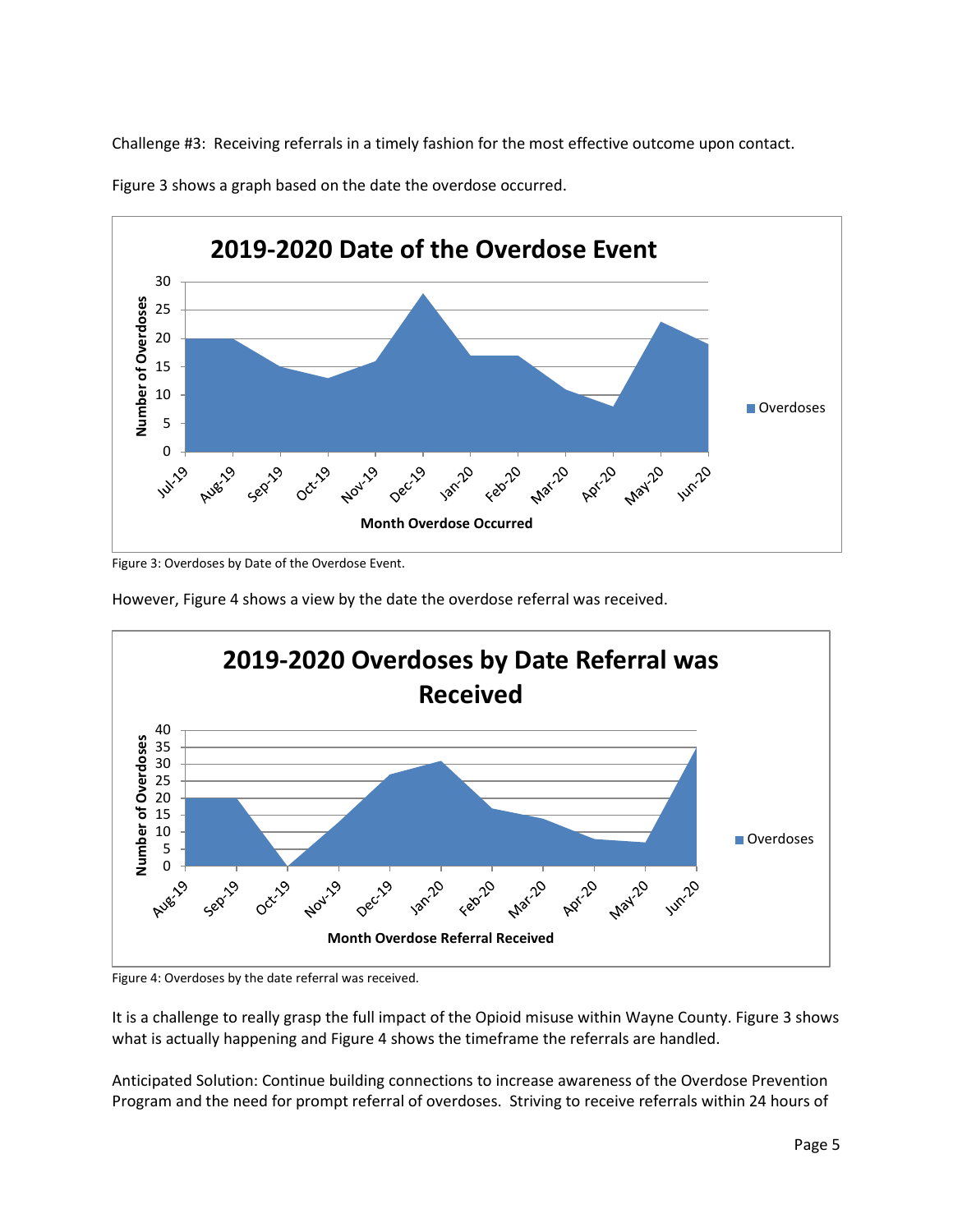the event helps with locating the referral timely for engagement and determining the true nature of the impact of overdoses in Wayne County.

To take this a step further, strides were made to build a relationship with Wayne County Emergency Medical Services (EMS). As of June 2020, the Overdose Prevention Program is receiving the EMS total of overdose calls throughout Wayne County. In the future, cross referencing this data with the number of referrals received from first responders determines areas of need for more awareness, and assists with evaluating the true local impact of opioid overdoses.

# **NARCAN**

Another ongoing task of the OPC is to offer Narcan training and Narcan Kits, as they are available. Narcan is the only FDA approved form of Naloxone for emergency treatment of a known or suspected opioid overdose. Designed for the average person to administer, Narcan breaks down the opioid, excretes it, allowing respiration to return.

Since October 2019, 15 Narcan Trainings were conducted with a total of 134 first responders, local agencies and community members trained. A total of 49 Narcan kits were assembled and delivered. Each kit contained two 4 mg. of Nasal Narcan, a CPR shield, gloves and a Narcan brochure.

Challenge #1: Maintain an adequate supply with sufficient expiration date. As of June 2020, the Narcan inventory consists of 62 boxes. Of those, 12 boxes expire January 2021, 14 expire April 2021, and 36 expirie May 2021, making the remaining stock less than a year of expiring.

Anticipated Solution: Using Figure 5 as a framework, strategically supply Narcan in areas of Wayne County most affected until funding is secured allowing more Narcan for distribution.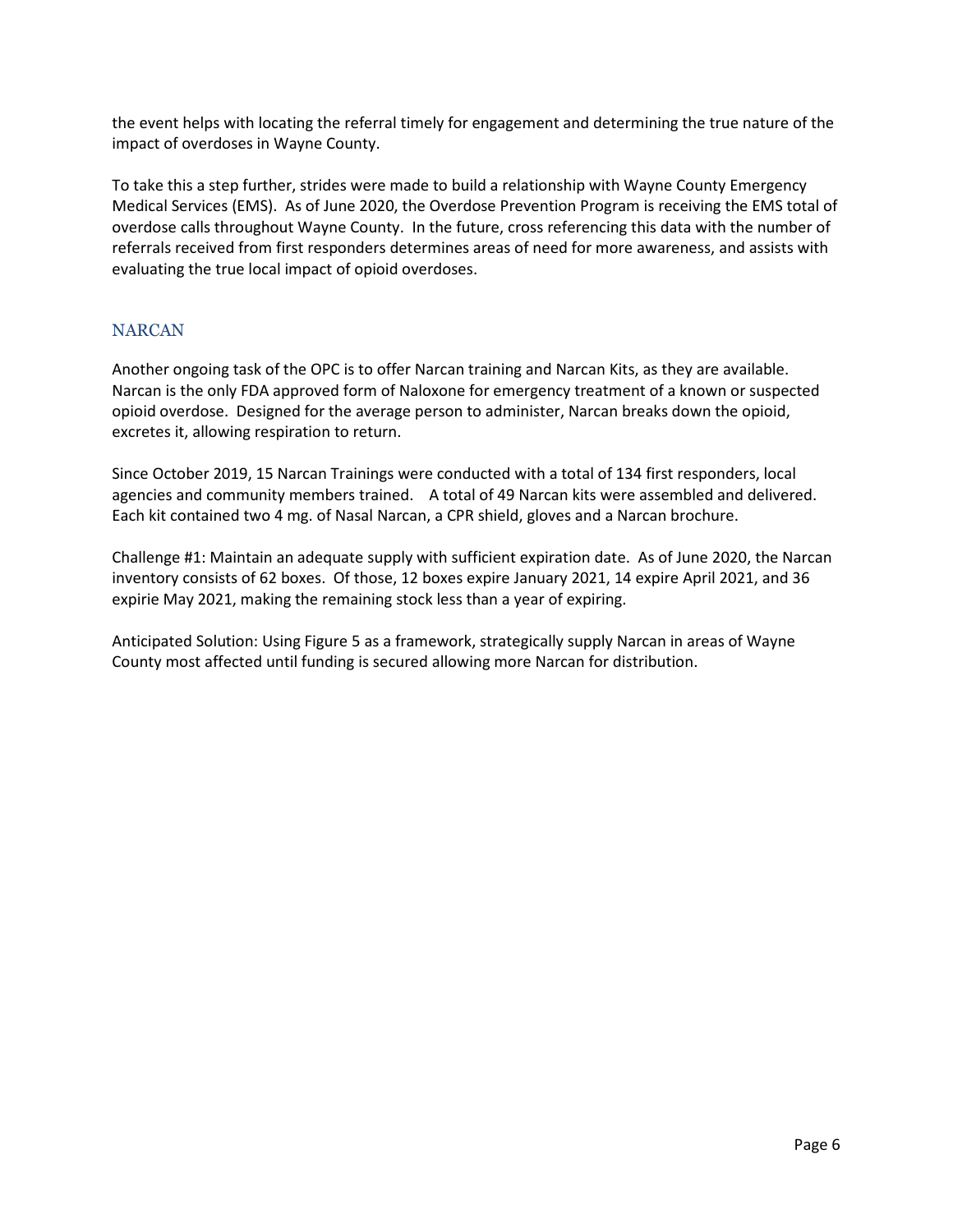

#### Figure 5: 2019-2020 Wayne County Overdoses by Zipcode

\*\*Not included in this map are Wayne County residents that live in an area/zipcode that borders the county such as:

- Snow Hill, 1 overdose;
- LaGrange, 4 overdoses;
- Princeton, 3 overdoses;
- Four Oaks, 1 overdose; and
- 8 overdoses had no identified location.

Challenge #2: As shown in Figure 5, Pikeville and Dudley are growing areas of concern showing a need of expanding the Overdose Prevention Program into more rural areas of the County.

Anticipated Solution: Through data collection and tracking, the OPC will increase efforts to provide overdose education, Narcan training and kits to areas identified with growing concerns of opioid misuse. Expansion to more communities will enlighten more individuals and families of the risks and resources associated with this crisis.

# WAYNE COUNTY S<sub>3</sub> – Healthy Communities Initiative

The North Carolina Division of Public Health ("DPH") uses Preventive Health and Health Services ("PHHS") Block Grant funding to administer Healthy Communities. The aim of this program is to reduce the burden of chronic disease and injury in North Carolina. This funding enables county health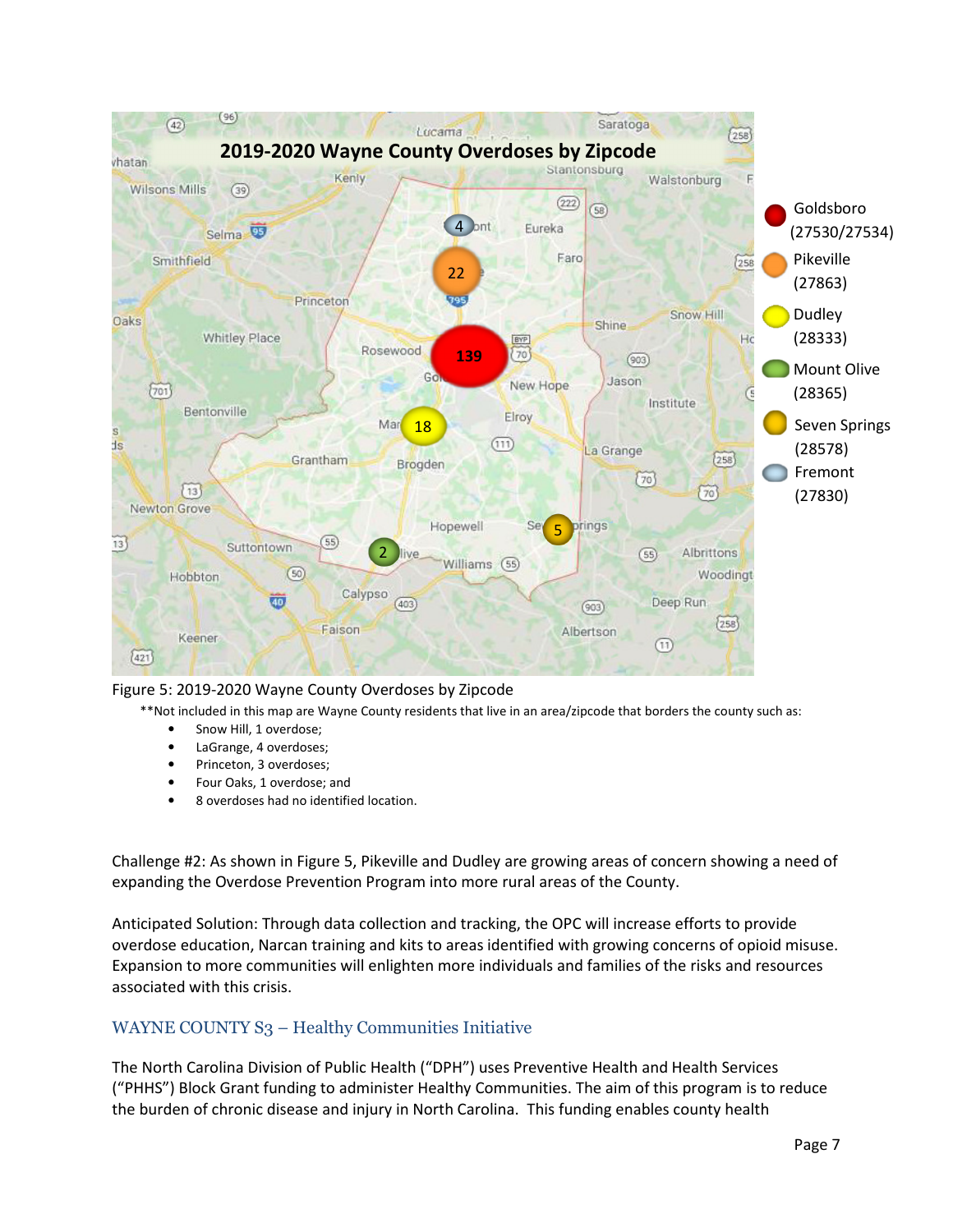departments to implement community-based interventions that address health behaviors. One of the two main requirements for WCHD is to implement safer syringe initiatives throughout the county, thus the creation of the Wayne County S3 in the 2019-2020 fiscal year. (The "S3" stands for "Syringe Support Services" due to implications suggested when using "Syringe Exchange Program"). Starting February 26, 2020 and targeting people who inject drugs, Wayne County S3 is a fixed site located at the HGDC Community Crisis Center, 607 S. Slocumb Street, Goldsboro, NC 27530. This specialty outreach program serves the target audience on the second, third, and fourth Wednesday of each month from 1:00 – 3:00 PM. This outreach offers two sizes of syringes, biohazard containers for proper disposal, educational materials, and information on treatment and local resources. The program is facilitated by the OPC and a PSS so that immediate access to community resources can be provided.

Shortly after the initial start, the COVID-19 shut down in March 2020 brought the program to an immediate halt. Without participation and the ability to offer services at this fixed location, program staff were unable to expand this outreach program as originally planned.

Challenge #1: Wayne County S3 resumed June 17, 2020 which resulted in no participation for this year. As a new program, the challenge of low participant involvement is not uncommon for many syringe programs. A level of trust, rapport, and consistency are key components that take time to develop.

Anticipated Solution: With syringe support services being a subcommittee within Wayne County's Coalition for Addiction and Life Management ("CALM"), marketing strategies are being developed to distribute information at various locations. It is important to understand that using an unclean needle can lead to blood infections or other communicable diseases, such as Hepatitis C or AIDS, which costs the county thousands of dollars to treat.

In addition, participation is expected to increase by expanding the program to include a peer support exchange, a goal for the upcoming year. This will serve several purposes: 1)increase engagement of referrals with the PSS; 2) provide an environment that allows time to build rapport for access to treatment when ready; and 3) provide another avenue of locating referrals.

Challenge #2: Funding for supplies. As of now, due to federal and state funding restrictions on allowable purchases, the WCHD has supplied syringes, biohazard containers, condoms, and educational material. While attending the Syringe Exchange Academy training hosted by the North Carolina Department of Health and Human Services, it was suggested to expect each participant to need an average of 100 needles every two weeks.

Most syringe exchange programs offer additional supplies to include tourniquets, cookers, water, etc.. These extra supplies increase safety from disease but will increase cost to maintain.

Anticipated Solution: Look into less restrictive funding opportunities that will allow the purchase of extra supplies for the Wayne County S3.

#### WAYNE COUNTY DETENTION SUBSTANCE MISUSE PROGRAM

In February of 2020, the Wayne County Detention Substance Misuse Program was born. This collaboration to provide Medication Assisted Treatment ("MAT") in the detention center was forged between the Wayne County Detention Center ("WCDC"), Day Reporting Center, One to One with Youth,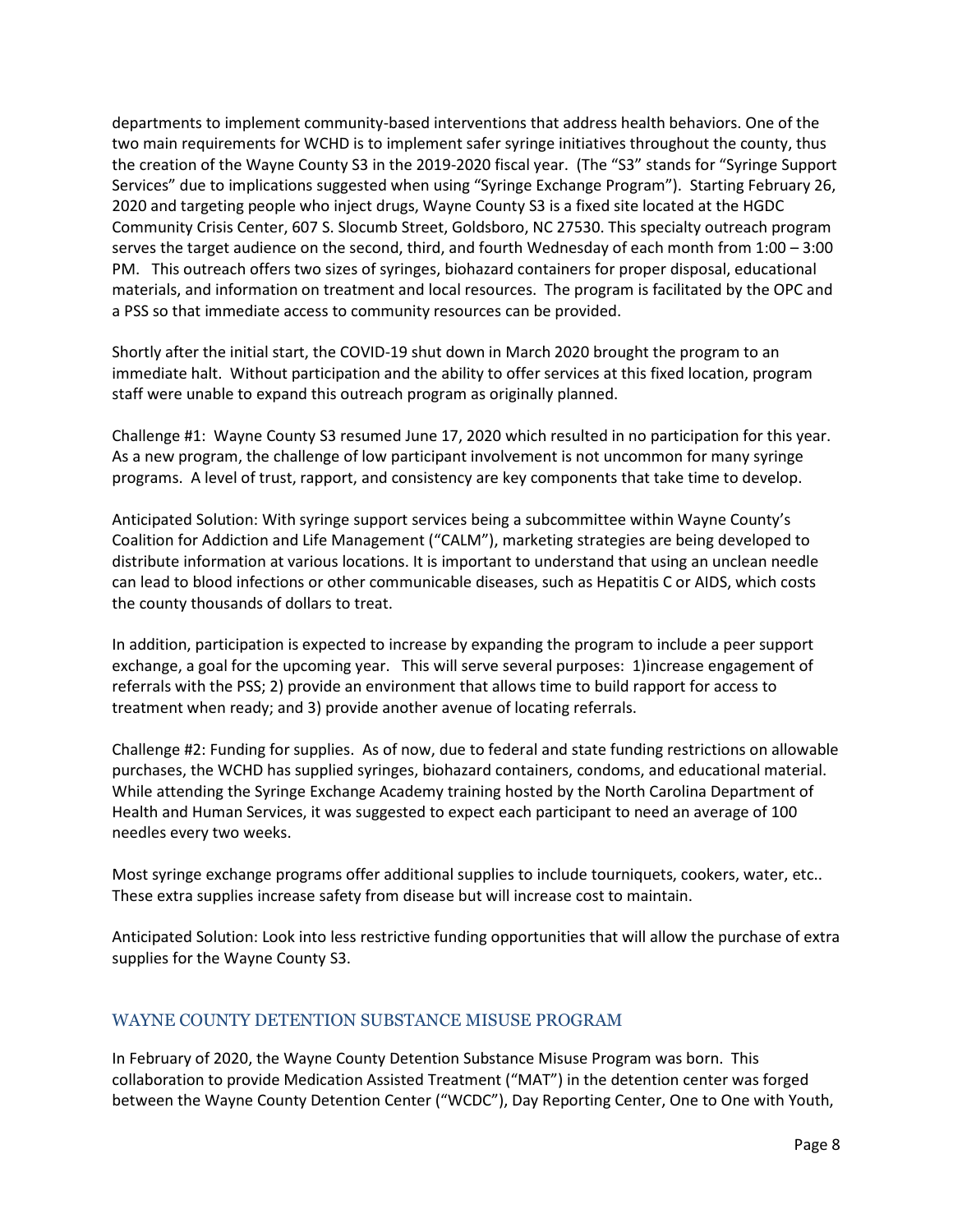Inc., Southern Health Partners, and Coalition for Addiction and Live Management ("CALM"). Inmates identified for MAT will be referred to the OPC in order to connect them with a PSS. The PSS will contact the inmate within the WCDC in order to identify needed resources, identify a plan to access those resources, and help the inmate access treatment. Ongoing services will be provided for inmates who become candidates for pre-trial release into the custody of the Day Reporting Center.

Challenge #1: The onset of COVID-19 in March 2020 caused only required personnel to enter the WCDC.

Anticipated Solution: Starting in June 2020, the focus shifted towards working with inmates under pretrial release into the custody of the Day Reporting Center. The Day Reporting Center agreed to send the OPC a referral to connect them with a PSS.

# COALITION FOR ADDICTION AND LIFE MANAGEMENT (CALM)

The OPC has been very involved with CALM, a nonprofit organization that serves Wayne County. During the 2019-2020 year, the OPC was instrumental in helping to develop the structure of the following subcommittees: Coalition Building/Media Outreach; Fundraising and Grants; Family Support Services; Law Enforcement Diversion; Syringe Support Services; and Recovery and Social Determinants. The OPC

- attended monthly meetings and subcommittee meetings;
- served as an advisor to all matters of CALM;
- assisted with development of the CALM website to include the self-referral form, which is submitted confidentially to the OPC; and
- assisted with the development of the G-Suite platform to be used as a communication tool for members of CALM.

Challenge #1: Building a stronger and active membership base for CALM. The coalition is represented by many stakeholders that are already involved in so many other aspects of our community.

Anticipated Solution: Continue to identify stakeholders and community members, through relationship building efforts, that are willing to take action towards the Wayne County Opioid Reduction Initiative.

Challenge #2: Developing an internal structure that will keep up with the growing demands and concerns of the organization and the county.

Anticipated Solution: Seek opportunities for capacity building, and funding if needed, to meet organizational and county demands.

# EVENTS CALENDAR

The majority of the duties of the OPC have focused on opioid specific programs. However, it is known that people of all walks of life can develop an opioid misuse disorder. Developing a network helps connect with other populations where someone within may be struggling with substance misuse. Therefore, working collaboratively with the Mental Health Association and Eastpointe, a calendar of events was developed.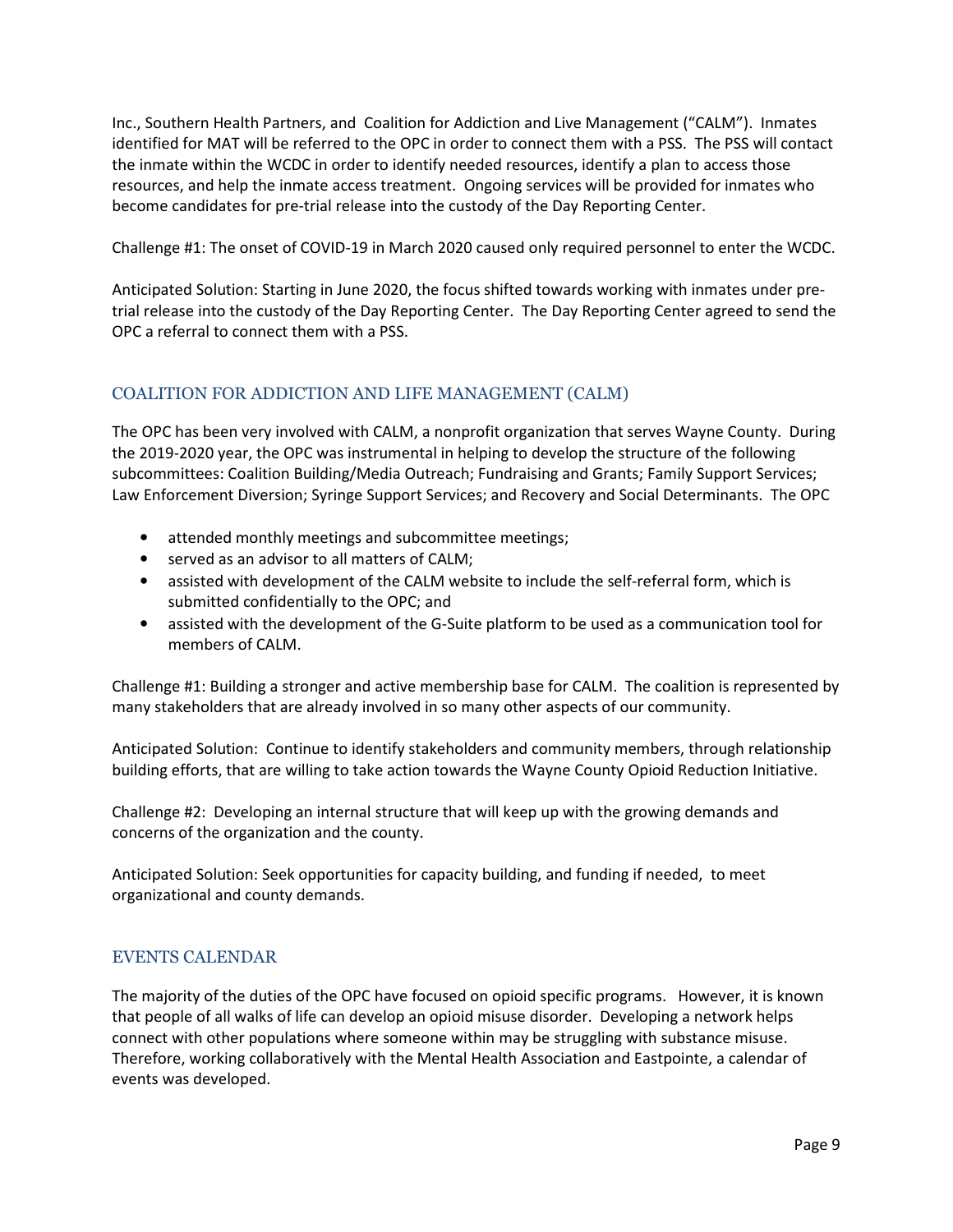Our Challenge: COVID-19 forced us to alter our original calendar of events, cancelling opportunities scheduled at various locations throughout Wayne County.

Anticipated Solution: The challenge of COVID-19 forced a shift to online programming which posed to be a blessing in disguise. By moving to a webinar format, we were able to reach more people, yielding better results and leading us to more awareness of effective online marketing strategies applicable to future outreach endeavors.

Our calendar of events is listed below:

# 2020 Calendar

Eastpointe, Mental Health Association and the Wayne County Health Department

| <b>DATE</b>       | Title/Location                                                                                                                  | <b>Total Attendance</b> |
|-------------------|---------------------------------------------------------------------------------------------------------------------------------|-------------------------|
| December 9, 2019  | "Holiday Stress" by Eastpointe<br>Location: YMCA from $10:00 - 11:00$ AM                                                        | 7                       |
| January 23, 2020  | "Warning Signs of Alcohol and Drugs" by Simplicity Counseling<br>Location: Wayne County Public Library from 5:30 - 6:30 PM      | 6                       |
| February 20, 2020 | "Violence Awareness" by Wayne Pregnancy Center<br>Location: Wayne Community College from 10:00 - 11:00 AM                       | 13                      |
| March 23, 2020    | "Unmasking Brain Injury" by Brain Injury Association of America<br>Location: Webinar offered at different times during the day. | 61                      |
| April 2020        | "Grief, Death and Dying" by Eastpointe<br>Location: Webinar offered at different intervals.                                     | 146                     |
| May 2020          | "HIV Awareness" by Picasso<br>Location: Webinar offered at different intervals.                                                 | 105                     |
|                   | "Laughing Yoga" by Kimberly Williams<br>Location: Webinar offered at different intervals.                                       | 187                     |
| June 2020         | "Sickle Cell Awareness" by Piedmont Health Service and Sickle Cell Agency<br>Location: Webinar offered at different intervals.  | 59                      |
|                   | "Alzheimer's Awareness" by Dementia Alliance of North Carolina<br>Location: Webinar offered at different intervals.             | <u>_51</u>              |
|                   |                                                                                                                                 | Total<br>628            |

# RELATIONSHIP BUILDING

Developing collaborative agency relationships helps form the foundation of the Overdose Prevention Program. The following agencies signed a Memorandum of Understanding ("MOU") to support efforts of fighting the Opioid misuse within Wayne County during this calendar year: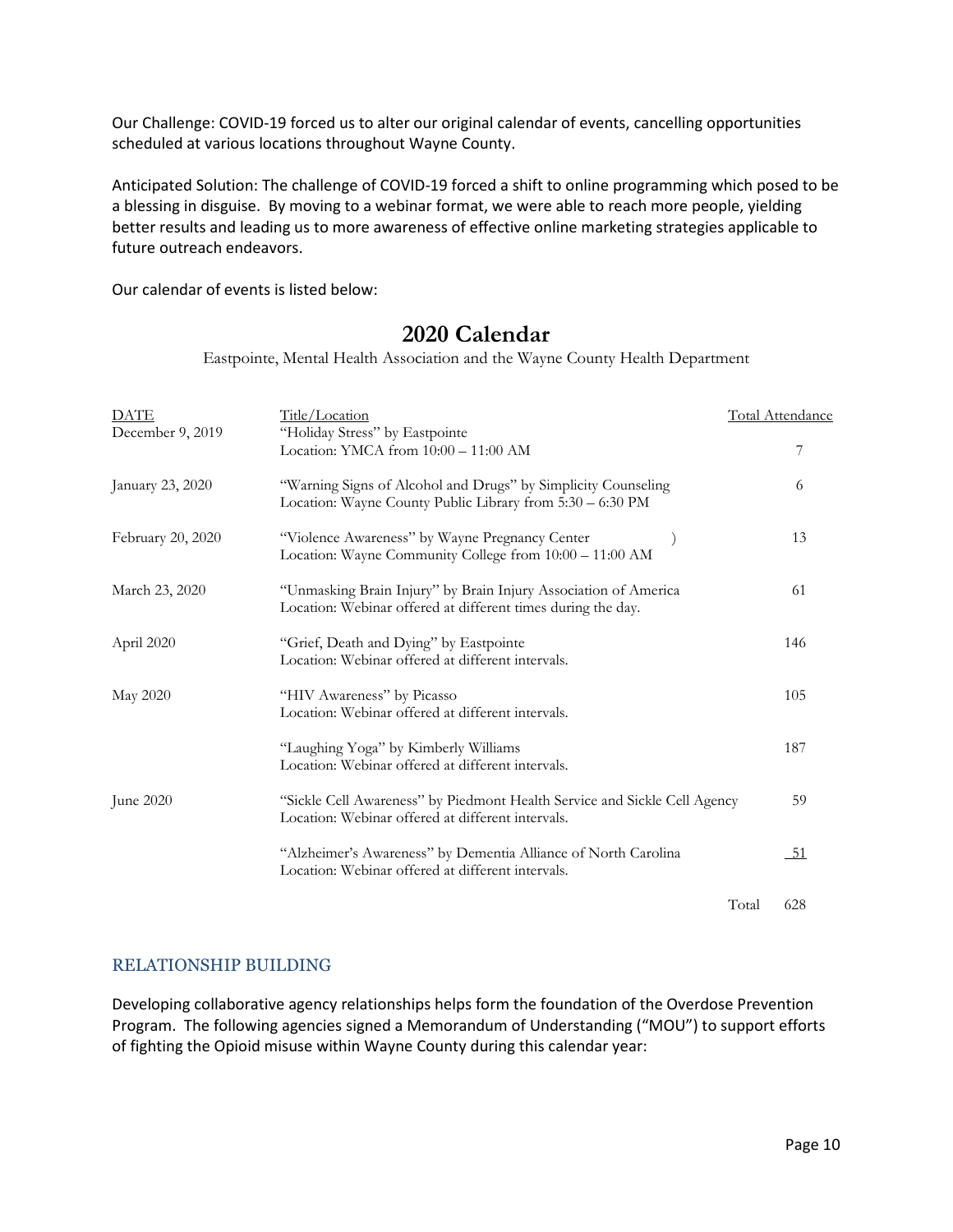- Wayne UNC Health Care –The Emergency Department agreed to work with the OPC for referrals of identified overdoses received within the Wayne UNC Emergency Department. Efforts have been made to continue communication in order to keep the Overdose Prevention Program on the forefront of concerns with the goal to receive more referrals from Wayne UNC in the future.
- Boys & Girls Club In light of the increase of juveniles identified as overdose victims, the OPC welcomed the invitation from the Boys & Girls Club to pull together an Opioid focused program, which lead us to talk further with Positive Influences, Inc.
- Positive Influences, Inc. A mental health private practice focused on youth under the age of 18. Positive Influences, Inc.'s SAIOP license was never used due to lack of referrals for this population, and they have agreed to expand their SAIOP license to operate within the Boys & Girls Club.
- Primary Health Choice, Inc. Offers a unique blend of health care and mental health. They are a franchise located at many locations within the State of North Carolina that provides assisted care in the home as well as mental health treatment. In Wayne County, they employ a PSS and a License Clinical Addiction Specialist for substance misuse concerns. With a desire to grow their business in order to help the community, we are looking forward to working with them more in the next calendar year.
- One to One with Youth, Inc. A private practice that treats mental health and substance misuse of all ages. With 27 PSS, they have a strong network of professionals within their organization that are ready to combat overdoses, opioid addiction, and other mental and behavioral health issues.
- 4 Day Movement, Inc. A grassroots organization that focus on addressing the needs of Wayne County's most vulnerable and distressed populations. The 4 Day Movement has entered into the second year assisting the Overdose Prevention Program with opioid related peer support services. The funding for this fiscal year was provided through Eastpointe .

By working together, we can help businesses grow which improves community options of services within Wayne County.

# **OTHER**

Using the unique template from the former Wayne Action Teams for Community Health (WATCH) substance abuse taskforce, a pocket-sized resource guide was developed. This updated booklet is designed to guide those looking for local resource services around substance misuse. This booklet has been delivered to various agencies within the County as well as displayed on the Overdose Prevention webpage of the WCHD and the CALM website.

Prior to COVID-19, the OPC also attended several community events such as the Rosewood Community Event, SEIT Open House, HGDC Community Crisis Center Men's Health Fair , the Bridge To Hope " Hope Extended" , and the "Point in Time" count resource fair held at the Community Soup Kitchen of Goldsboro, Inc..

Lastly, the Eastpointe grant, as referenced earlier in this report, generated discussion regarding family support groups. Because of the Eastpointe grant, we could identify a facilitator of the group as well as purchase group facilitation manuals and equipment such as chairs, table and a podium with the goal to start the groups in the upcoming year.